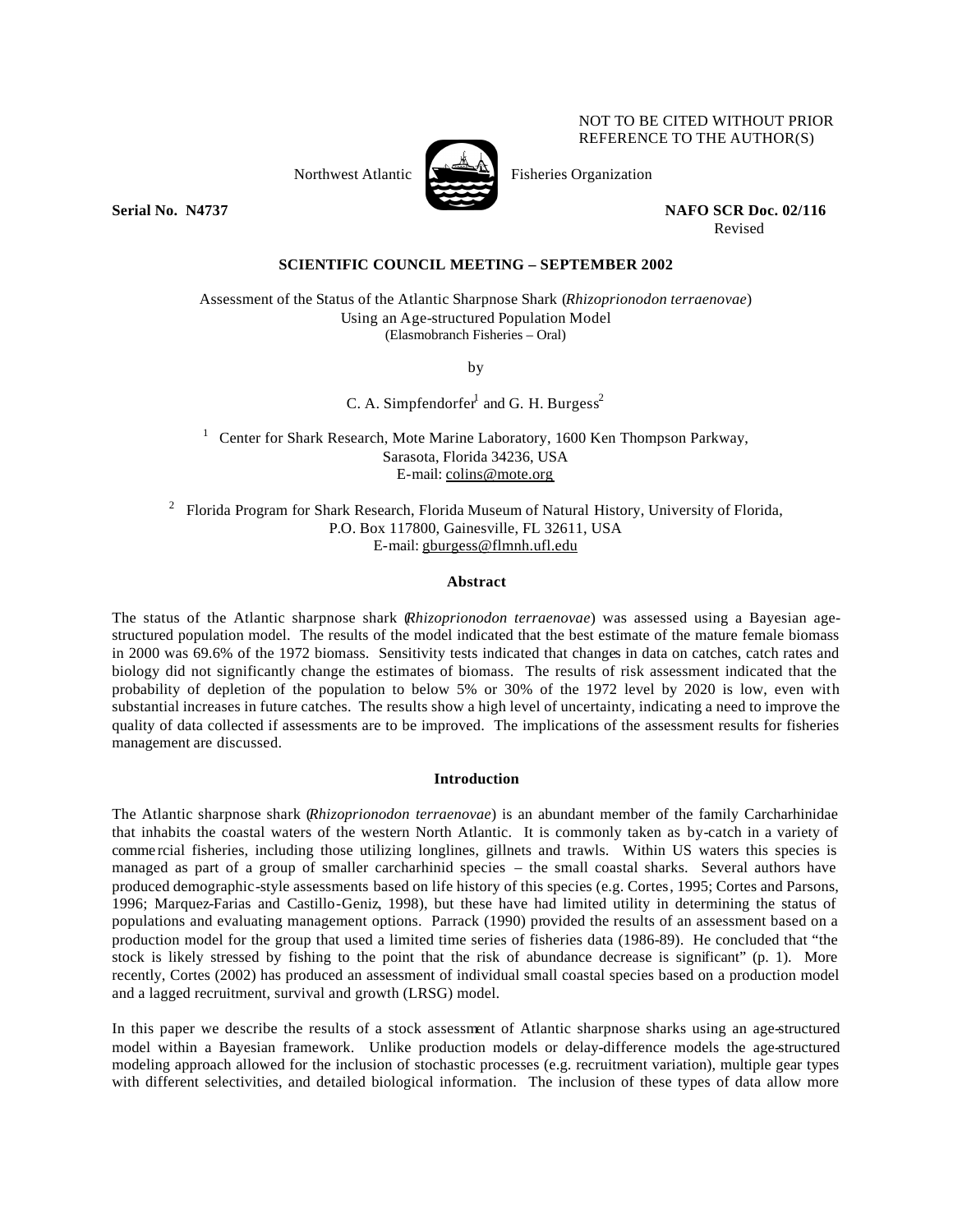flexibility in evaluating management options for a population and have been used successfully in the past for a number of shark populations (e.g. Walker, 1992; Punt and Walker, 1998; Simpfendorfer *et al*., 2000).

## **Materials and Methods**

An age-structured population model was developed for the Atlantic sharpnose population. Details of the model and the data used in the model can be found in Simpfendorfer and Burgess (2002). Catches from six fisheries were included in the model – Gulf of Mexico shrimp trawl, Atlantic shrimp trawl, shark longline, drift gillnet, recreational and Mexican inshore fishery (Fig. 1). Two fishery-independent surveys were used to provide indices of abundance of Atlantic sharpnose sharks (Fig. 2). The first was the Oregon II fall groundfish surveys carried out by the NMFS SEFSC at Pascagula. This survey has been conducted annually since 1972. The second survey was the Virginia Institute of Marine Science's (VIMS) shark longline survey (Enric Cortes, NMFS SEFSC Panama City, pers. comm) that has operated sporadically since 1974. To test the influence of changesin parameter values on the outcome of the model a series of sensitivity tests were performed (Table 1).

The catch data for small coastal sharks indicate that they are caught by a variety of fisheries, and are mostly taken as by-catch in fisheries. As such using risk assessment to evaluate harvest strategies of a single fishery is difficult. Thus the approach taken was to evaluate the risk relative to changes in the overall catch, assuming that the relative importance of each of the fisheries remained the same in the future. Risk was evaluated for three events: (1) the mature female biomass in 2020 is less than in 2000  $(B_{2020}^M < B_{2000}^M)$ , (2) the mature female biomass remains above 30% of the 1972 level ( $B^M$  >0.3), and (3) the population remains above 5% of the 1972 level ( $B^M$  >0.05).

### **Results**

#### *Current status*

The median estimate of the  $B_{2000}^M/B_{1972}^M$  for the base case scenario (A) was 69.6% (Table 2). The 90% confidence interval (CI) was 37.1 – 100% indicating a high level of uncertainty about the amount of depletion in the stock (Fig. 3a). The trend in the mature biomass over time shows that maximum depletion rates probably occurred during the late-1970s and early 1980s (Fig. 3b). Subsequently, the decline in mature female biomass has been slow.

The specification of a more informative prior for *z* (scenario B) resulted in a smaller CI for this parameter, but did not change the CIs for any other parameters (Table 2). The estimate of the  $B_{2000}^M/B_{1972}^M$  was approximately 5% higher than for the base case scenario, but the high CIs made this difference insignificant. Scenarios that tested lower (C) and higher (D) values of natural mortality estimated median  $B_{2000}^M/B_{1972}^M$  levels 7 and 12.5% higher than the base-case scenario, respectively (Table 2). The higher value of natural mortality had substantially greater CIs for  $B_{2000}^M/B_{1972}^M$  than for any other scenario, with the upper CI reaching 115%. Removal of recruitment variation from the model (scenario E) produced the highest estimate of  $B_{2000}^M/B_{1972}^M$  (89.2%) and the smallest CI (Table 2). The post-model-pre-data distribution shows that the model produced many solutions that had little or no depletion, but application of the data produced a posterior distribution that had disproportionately more solutions with greater depletion (Fig. 3c). The biomass trend over time was much smoother without recruitment variation and showed only a slight decrease (Fig. 3d). Increasing  $s_r$  from 0.2 to 0.4 (scenario F) produced the lowest estimate of  $B_{2000}^M/B_{1972}^M$  of all the scenarios tested (62.7%). In addition this scenario had the highest median value of *R*<sup>\*</sup> (108,000,000) and the lowest median value of  $z$  (0.391), indicating that this solution considered the stock to be larger and less productive than any other.

Seven scenarios tested for the impact of different catch histories on the model outcomes. The first three of these (G, G.2 and G.3) tested the effect of including different proportions of the Mexican catch. Including all of the Mexican catch produced results similar to that of the base case except that the median value of  $R^*$  was almost doubled, indicating that the model compensated for these increased catches by increasing the size of the stock (Table 2, scenario G). The post-model-pre-data and posterior distributions of  $B_{2000}^M/B_{1972}^M$  were similar to those of the base case, as was the biomass trend over time. Including only a portion of the Mexican catches (scenarios G.2 and G.3) produced estimates of  $R^*$  similar to those of scenario G, but median values of  $B_{2000}^M/B_{1972}^M$  that were slightly higher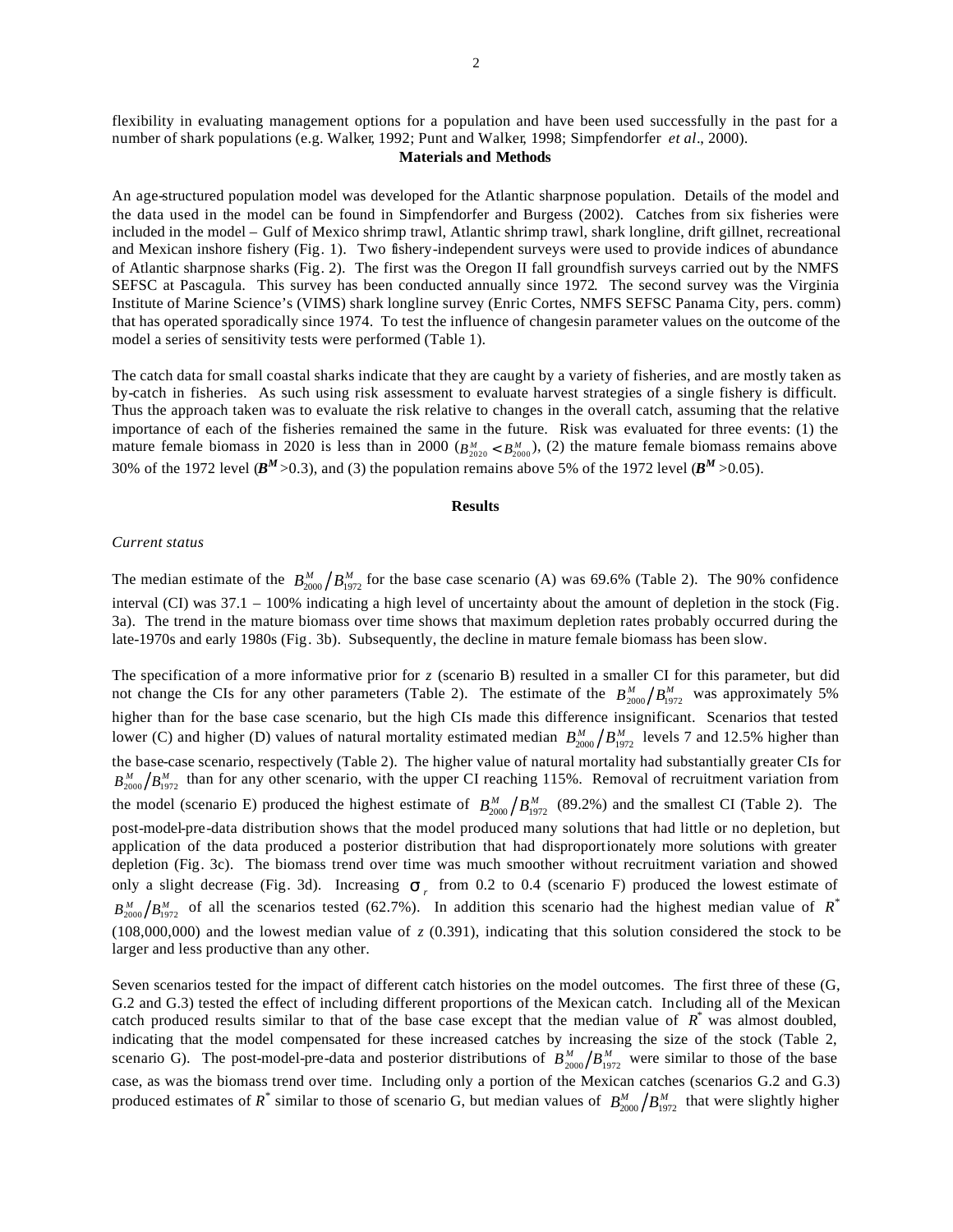(4% of ½ catch and 6% for ¼ catch). The two scenarios that increased catches by US fisheries had similar results to those of the base case, except that the scenario that increased catches by 25% (H) had a higher median value of *R \** . The scenarios that decreased catches by US fisheries had higher median values of *z* than the base case, and higher estimates of  $B_{2000}^M/B_{1972}^M$  (Table 2). The scenario that assumed no by-catch reduction devices in shrimp trawl fisheries (J) produced higher median values of *z*,  $R^*$  and  $B_{2000}^M/B_{1972}^M$  than the base case (Table 2). Assuming the bycatch reducation devices were half as effective as assumed in the base-case (scenario J.2) produced results very similar to that of the base case.

Three sensitivity tests examined the effect of using different combinations of CPUE data in the model  $(K - M)$ . Inclusion of all of the data points from the Oregon II data set (scenario K) produced a higher median value of  $B_{2000}^M/B_{1972}^M$  (Table 2), indicating that the points excluded produced a higher level of depletion. Using only Oregon II CPUE data set (scenario L) produced results similar to those for the base case, but with a lower median value of *z*. Using only the VIMS longline CPUE data set (scenario M) produced higher median values of *z*,  $R^*$  and  $B_{2000}^M/B_{1972}^M$ , suggesting a larger and more productive stock than the base case. The final sensitivity test (scenario N) examined the performance of the model when applying data similar to that used by Cortes (2002) in an separate assessment of Atlantic sharpnose sharks. These data resulted in higher values of *z*,  $\overline{R}^*$  and  $B_{2000}^M/B_{1972}^M$  (Table 2), suggesting that depletion of the stock was lower than in the base case of this study.

#### *Risk analysis*

The results of the base case and all of the sensitivity tests indicate that if catches remain near the status quo over the next twenty years there is unlikely to be any substantial reduction in the size of the stock (Table 2). In fact, many of the scenarios tested, including the base case, indicate the possibility of a slight increase in mature biomass. The scenarios that show the greatest continued decline (albeit very small) are the lower natural mortality (D), increased recruitment variation (F) and no by-catch reduction devices (J).

The results of the risk analysis on the base case, no recruitment variation and the full Mexican catches included are shown in Fig. 4. The probability that the mature biomass is lower in 2020 than in 2000 increases with increasing catch. For the base case and the scenario with Mexican catches included there is an 80% chance if catches are 2.3 times current catch levels, and for the no recruitment variation scenario there is an 80% chance when catches are 1.7 times the current level. The probabilities of the stock declining to much lower levels (either 30% or 5% of the 1972 level) are relatively low, even at greatly increased levels of catch. In the base case, the probability of the mature biomass decreasing to less than 30% by 2020 was about 60% if catches are quadrupled from their 2000 level (Fig. 4).

### **Discussion**

The results of the analysis indicate that since 1972 there is likely to have been a decrease in the abundance of Atlantic sharpnose sharks. The base case scenario indicates that in 2000 the population was most likely to be at a level of approximately 69% of that in 1972. There is a high level of uncertainty about the level of this decline, with 90% confidence intervals ranging from a decline to 37%, to no decline at all. Cortes (2002) has also undertaken assessment of the status of Atlantic sharpnose shark. Using a Bayesian surplus production model, and a laggedrecruitment survival and growth state-space model, he estimated the 2001 total biomass to be 79% of carrying capacity. This estimate of depletion is approximately 10% more than in the current study. However, a sensitivity test using similar data to that used by Cortes (2002) produced an estimate of median  $B_{2000}^M/B_{1972}^M$  of 81%. The greater level of depletion is likely to be a result of the current study using a model that included a full age structure, recruitment variability and gear selectivity. In addition, catch and catch rate data differed between the two analyses reflecting differences in the assumptions about catches made in fisheries for which little data was available.

The most likely level of depletion in the Atlantic sharpnose shark population suggests that the stock is in a healthy state and that the current level of catches are sustainable in the long term assuming that the future pattern of exploitation remains similar. In fact, the results of the risk analysis indicate that the stock could tolerate increased catches without a high probability of being reduced to levels where there were significant concerns about the stock. In other shark stocks for which similar analyses have been performed the levels of depletion have been much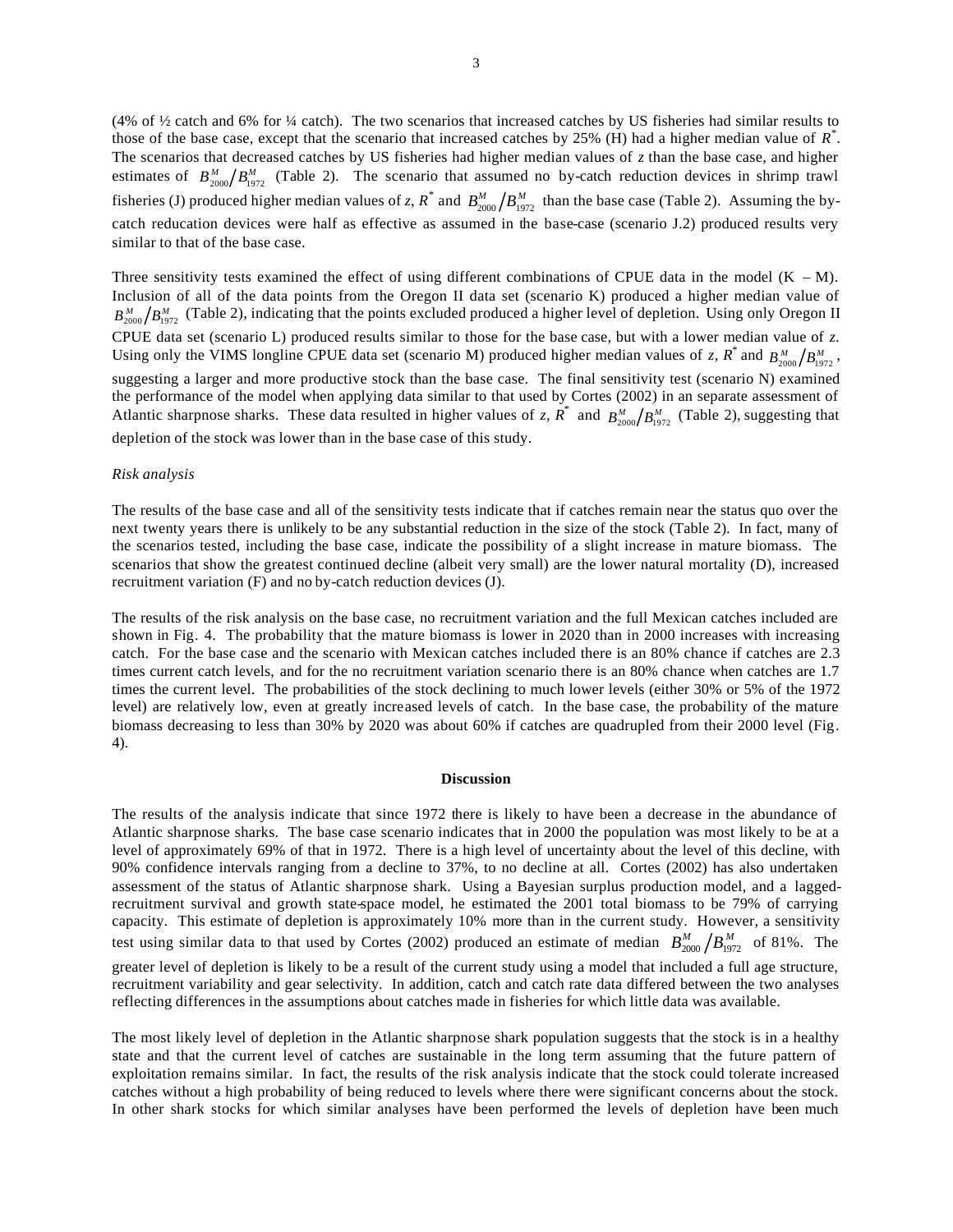greater. For example, Punt and Walker (1998) estimated the southern Australian population of school sharks (*Galeorhinus galeus*) had been depleted to between 13 and 45% of its virgin level, and Simpfendorfer *et al*. (2000) estimated that the Western Australian population of whiskery sharks (*Furgaleus macki*) had been depleted to approximately 23% of virgin. These authors attributed the decline in these populations to sustained commercial shark fisheries that targeted these species at least part of the year. This is unlike the Atlantic sharpnose stock which is rarely targeted and is taken mostly as by-catch in a range of fisheries.

The sensitivity tests indicate that the results of the model are not substantially affected by changes in the input parameters of the model. There were changes in the median values of population status, but the high levels of uncertainty about all of the results meant that it was not possible to identify any factor that significantly changed the results. Cortes (2002) reported a similar result for the same population. Two factors need to be considered in relation to the uncertainty of the parameter estimates. Firstly, the actually uncertainty is a result of limited information on the trend in biomass of the stock included in the CPUE data sets which were assumed to represent abundance. Cortes (2002) included a larger number CPUE data sets in his analysis (up to 13), including the two used in the current study. His results indicate only minor changes (<10%) in the level of population depletion when different combinations of data sets were used, indicating that including more data series would be unlikely to significantly change the results in the current study. The results of the sensitivity analysis indicate that the Oregon II data set (excluding three data points) produces greater median levels of depletion in the stock than did the VIMS longline data set. One problem that all of the potential CPUE data sets are affected by is that they occur over only a limited proportion of the geographic range of this species, or for a short period relative to the length of the fishery. The Atlantic sharpnose shark population is highly sexually segregated and the segregation pattern changes over time (G. Burgess unpublished data), and as such spatially and temporally restricted data sets are less likely to accurately reflect the abundance of the stock. Thus a spatially-explicit model may eventually prove to provide a better assessment of the population (e.g. Punt *et al*., 2000). However, the increased data requirements (as opposed to a spatially-aggregated model as used in this assessment) may prove limiting, especially in relation to data on movement of individuals between spatial strata.

The second factor to consider in relation to the uncertainty of the parameter estimates is that the results of the sensitivity tests show that refining the input parameters (other than the CPUE series) are unlikely to increase the precision of the stock assessments. This includes estimates of natural mortality, recruitment variability, catches and the impacts of by-catch reduction devices. While it will be important to refine estimates of all of these parameters (and others not considered in the sensitivity tests) greater refinement of stock assessments for the Atlantic sharpnose shark will be gained from improving estimates of abundance over time for this species.

The results of this research have a number of implications for the management of fisheries and shark populations in the Gulf of Mexico and the US Atlantic. The most notable of these is in relation to the setting of quotas for the small coastal shark group. It is clear from the data used in this research that the quotas set by NMFS represent only a fraction of the actual catch, with trawl fisheries in particular catching large amounts of a couple of these species. The use of quotas is thus of limited utility in managing these populations. In addition, the results indicate that the current catch levels are sustainable due to the large size and productive nature of these populations.

The high level of uncertainty about the status of the populations is also an indication that there needs to be improved data collection in fisheries that catch small coastal shark species. Probably the biggest need is for data that accurately represents the abundance of these populations over time. While there are large numbers of fisheryindependent and fishery-dependent data sets available, none appear to be truly representative. A better understanding of how catch rate data sets relate to the abundance of small coastal sharks is likely to provide the most improvement in the estimation of the status of the populations. Initiatives such as the Shark Fishery Observer Program are beginning to provide some of these data, however, to fully understand the dynamics of the fishery and the population it may be necessary to introduce the collection of detailed catch and effort data from all vessels.

## **Acknowledgments**

This project was undertaken with support from Florida Sea Grant, National Audubon Society and Mote Marine Laboratory. The assistance of Drs. Enric Cortes and John Carlson of NMFS SEFSC Panama City in the acquisition of fisheries data related to small coastal sharks is gratefully acknowledged. Dr Jack Musick provided access to the Virginia Institute of Marine Sciences longline survey data. Glenn Ulrich of the South Carolina Department of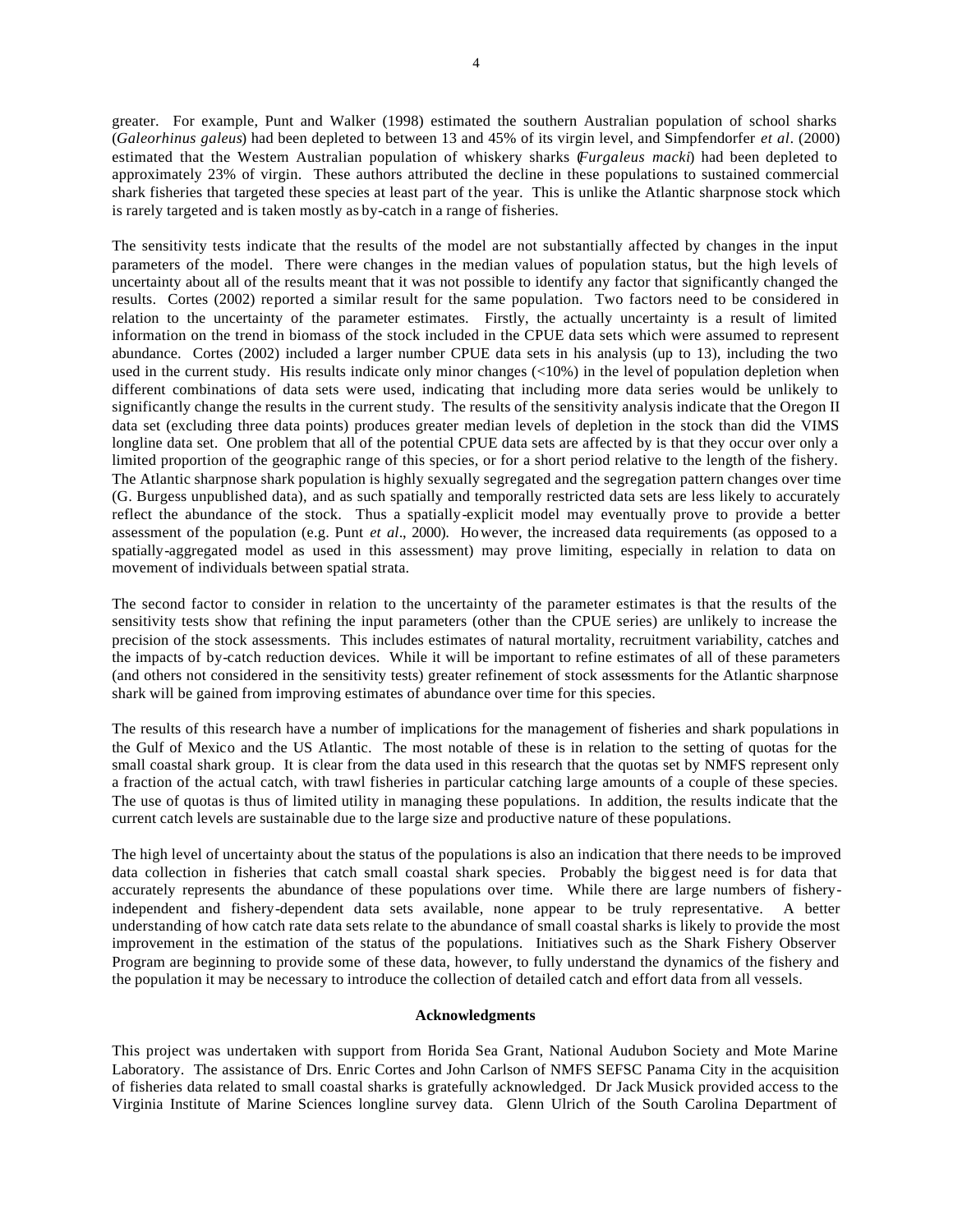Natural Resources provided data on the catch rates of small coastal sharks. Dr Gilmore Pelligrin provided data form the Gulf of Mexico trawl survey database. We also thank the participants of the Small Coastal Shark Assessment Workshop held at Mote Marine Laboratory in April 2000 for their time and input to the assessment process.

#### **References**

- Cortes, E. 1995. Demographic analysis of the Atlantic sharpnose shark, *Rhizoprionodon terraenovae,* in the Gulf of Mexico. *Fishery Buletin.,* **93**: 57-66.
- Cortes, E. 2002. Stock assessment of small coastal sharks in the US Atlantic and Gulf of Mexico. National Marine Fisheries Service Report, Sustainable Fisheries Divisi9on contribution SFD-01/02-152.
- Cortes, E., and Parsons, G.R. 1996. Comparative demography of two populations of the bonnethead shark (*Sphyrna tiburo*). *Canadian Journal of Fisheries and Aquatic Sciences*, **53**: 709-717.
- Marquez-Farias, J.F., and Castillo-Geniz, J.L. 1998. Fishery biology and demography of the Atlantic sharpnose shark, *Rhizoprionodon terraenovae*, in the southern Gulf of Mexico. *Fisheries Research,* **39**: 183-198.
- Parrack, M.L. 1990. A study of shark exploitation in U.S. Atlantic coastal waters during 1986-1989. National Marine Fisheries Service, Southeast Fisheries Science Center, Miami, FL, Contribution MIA-90/91-03, 14 pp.
- Punt, A.E., and Walker, T.I. 1998. Stock assessment and risk analysis for the school shark (*Galeorhinus galeus*) off southern Australia. *Marine and Freshwater Research*, 719-731.
- Punt, A.E., Pribac, F., Walker, T.I., Taylor, B.L. and Prince, J.D. 2000. Stock assessment of the school shark, *Galeorhinus galeus*, based on a spatially explicit dynamic model. *Marine and Freshwater Research,* **51**: 205- 220.
- Simpfendorfer, C.A., and Burgess, G. 2002. Assessment of the status of the Atlantic sharpnose shark in US waters using an age-structured model. Mote Marine Laboratory Technical Report, **836**: 58 pp.

Simpfendorfer, CA, Donohue, K, and Hall, N. 2000. Stock assessment and risk analysis for the whiskery

Walker, T.I. 1992. A fishery simulation model for sharks applied to the gummy shark, *Mustelus antarcticus* Gunther, from southern Australian waters. *Australian Journal of Marine and Freshwater Research*, **43**:195- 212.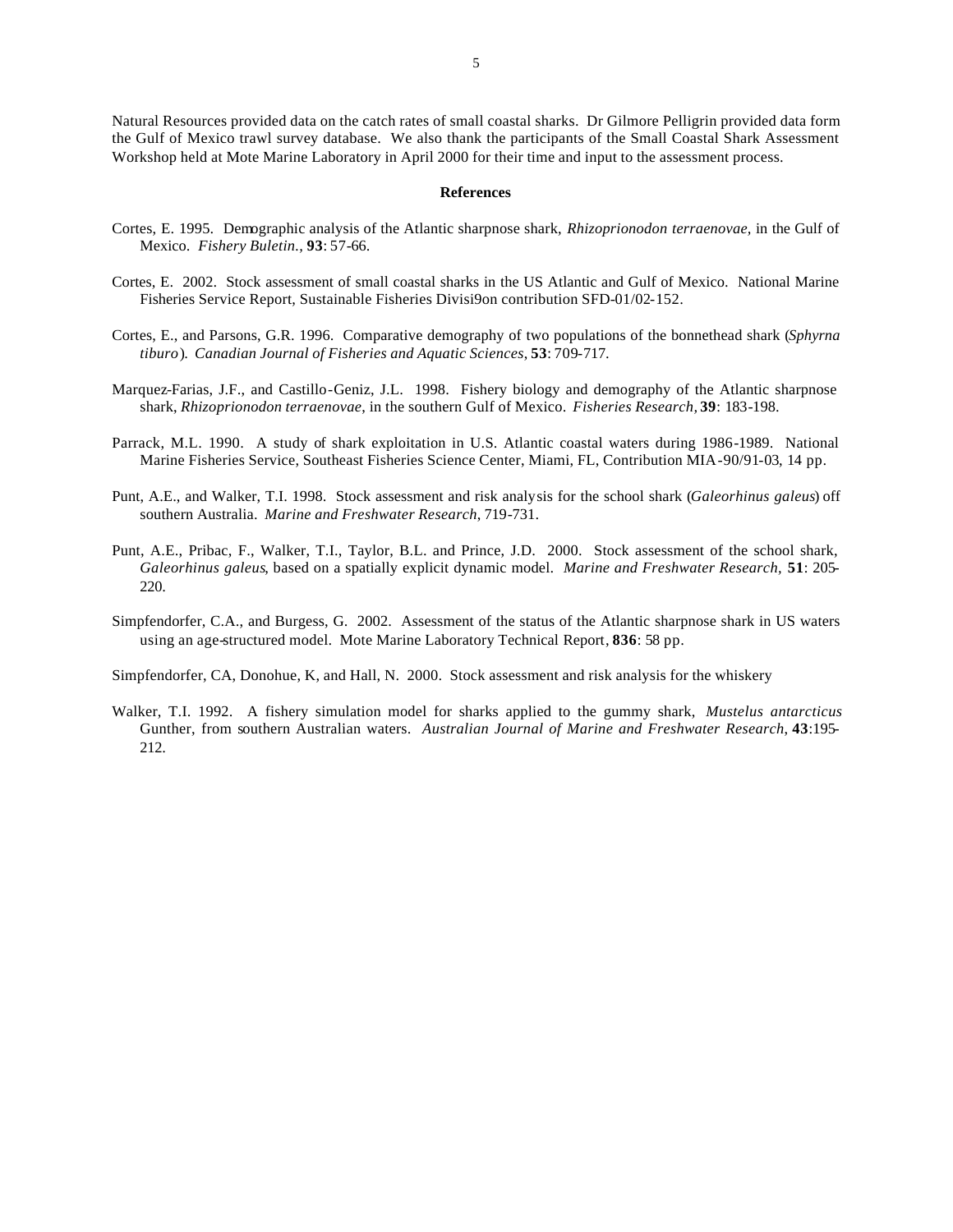| Code            | Scenario                                  | Parameter change                                                              |  |
|-----------------|-------------------------------------------|-------------------------------------------------------------------------------|--|
| A               | Base-case                                 | None                                                                          |  |
| B               | Normally distributed prior                | Prior for $z \sim N(0.5, 0.1)$                                                |  |
| $\mathsf{C}$    | Low natural mortality                     | $M = 0.3$                                                                     |  |
| D               | High natural mortality                    | $M = 0.5$                                                                     |  |
| E               | No recruitment variation                  | $\mathbf{S}_r = 0$                                                            |  |
| F               | High recruitment variation                | $S_r = 0.3$                                                                   |  |
| G               | Mexico included                           | Mexican catches included in the assessment                                    |  |
| G.2             | Half Mexico catch included                | Half of the Mexican catch included                                            |  |
| G.3             | Quarter Mexico catch included             | Quarter of the Mexican catch included                                         |  |
| H               | High US catch                             | Catches in US fisheries increased 25%                                         |  |
| H <sub>.2</sub> | Very high US catch                        | Catches in US fisheries increased 50%                                         |  |
| $\mathbf{I}$    | Low US catch                              | Catches in US fisheries decreased 25%                                         |  |
| I.2             | Very low US catch                         | Catches in US fisheries decreased 50%                                         |  |
| J               | No by-catch reduction devices             | Catches by Atlantic and GOM shrimp trawl not reduced by<br>50% for BRDs       |  |
| J.2             | By-catch reduction devices less effective | Catches by Atlantic and GOM shrimp trawl fisheries<br>reduced by 25% for BRDs |  |
| K               | All Oregon II survey points               | Data for 1972, 1973 and 1987 included                                         |  |
| L               | <b>GOM CPUE only</b>                      | Only GOM survey data used to fit model                                        |  |
| M               | VIMS CPUE only                            | Only VIMS survey data used to fit model                                       |  |
| N               | Cortes (2002) comparison                  | Catch history from Cortes (2002); uniform selectivity;                        |  |
|                 |                                           | $S_r = 0$                                                                     |  |

Table 1: Details of sensitivity tests for the Atlantic sharpnose shark assessment.

| Table 2: | Results of the base case assessment, and 18 sensitivity tests, for the Gulf of Mexico and US Atlantic population of |
|----------|---------------------------------------------------------------------------------------------------------------------|
|          | Atlantic sharphose sharks. Values in parentheses are 90% confidence intervals.                                      |

| Scenario        | $R^*$ ('000,000) | z                      | $B_{2000}/B_{1972}$ (%) | $B_{2020}/B_{2000}$ |
|-----------------|------------------|------------------------|-------------------------|---------------------|
| A               | 41.4 (13.9–93.7) | $0.416(0.216 - 0.909)$ | $69.6(37.1-100)$        | $1.04(0.69-1.37)$   |
| B               | 70.2 (13.8-185)  | $0.479(0.319 - 0.640)$ | 74.3 (44.9-105)         | $1.06(0.81-1.44)$   |
| $\mathcal{C}$   | $65.2(10.1-183)$ | $0.484(0.221-0.931)$   | 76.5 (39.2-105)         | $1.03(0.80-1.35)$   |
| D               | $67.9(30.1-181)$ | $0.508(0.206 - 0.937)$ | 82.2 (39.6-115)         | $0.98(0.32-1.22)$   |
| E               | 59.6 (13.7-181)  | $0.466(0.216-0.940)$   | 89.2 (41.8-98.2)        | $1.02(0.82 - 1.32)$ |
| F               | 108 (30.5-193)   | $0.391(0.229-0.900)$   | $62.7(35.0-101)$        | $0.97(0.51-1.57)$   |
| G               | 83.3 (31.3-186)  | $0.447(0.226 - 0.907)$ | 68.7 (41.6-98.9)        | $0.99(0.56-1.28)$   |
| G.2             | 81.7 (23.8-183)  | $0.442(0.226-0.910)$   | 72.4 (45.3-102)         | $1.00(0.67-1.28)$   |
| G.3             | 76.7 (20.6-188)  | $0.447(0.216 - 0.926)$ | 74.2 (44.7-106)         | $1.01(0.71-1.29)$   |
| H               | 72.2 (18.3-186)  | $0.413(0.217-0.920)$   | $72.5(38.1-104)$        | $1.01(0.72-1.42)$   |
| H <sub>.2</sub> | 41.4 (14.0-93.7) | $0.416(0.216-0.909)$   | $69.6(37.1-100)$        | $1.04(0.69-1.37)$   |
|                 | 73.2 (13.8-185)  | $0.449(0.221-0.922)$   | 79.5 (53.3-108)         | $1.02(0.77-1.30)$   |
| 1.2             | 37.2 (7.25-92.7) | $0.450(0.215-0.905)$   | 77.3 (44.4-107)         | $1.03(0.77-1.39)$   |
|                 | 76.1 (16.0-186)  | $0.469(0.221-0.927)$   | 77.0 (45.2-106.9)       | $0.96(0.63-1.20)$   |
| J.2             | 43.2 (13.8-93.2) | $0.418(0.220-0.870)$   | 70.2 (40.5-99.9)        | $1.00(0.63-1.31)$   |
| K               | 88.5 (19.8-187)  | $0.475(0.22-0.941)$    | 81.9 (52.7-109)         | $1.03(0.80-1.34)$   |
| L               | 56.7 (12.4-186)  | $0.377(0.212 - 0.897)$ | 72.1 (30.4-104)         | $1.01(0.59-1.36)$   |
| M               | 102 (18.2-189)   | $0.587(0.234 - 0.956)$ | 85.2 (58.1-110)         | $1.02(0.81-1.28)$   |
| N               | 90.4 (12.7-191)  | $0.494(0.228-0.937)$   | 81.0 (55.1-108)         | $1.01(0.82-1.29)$   |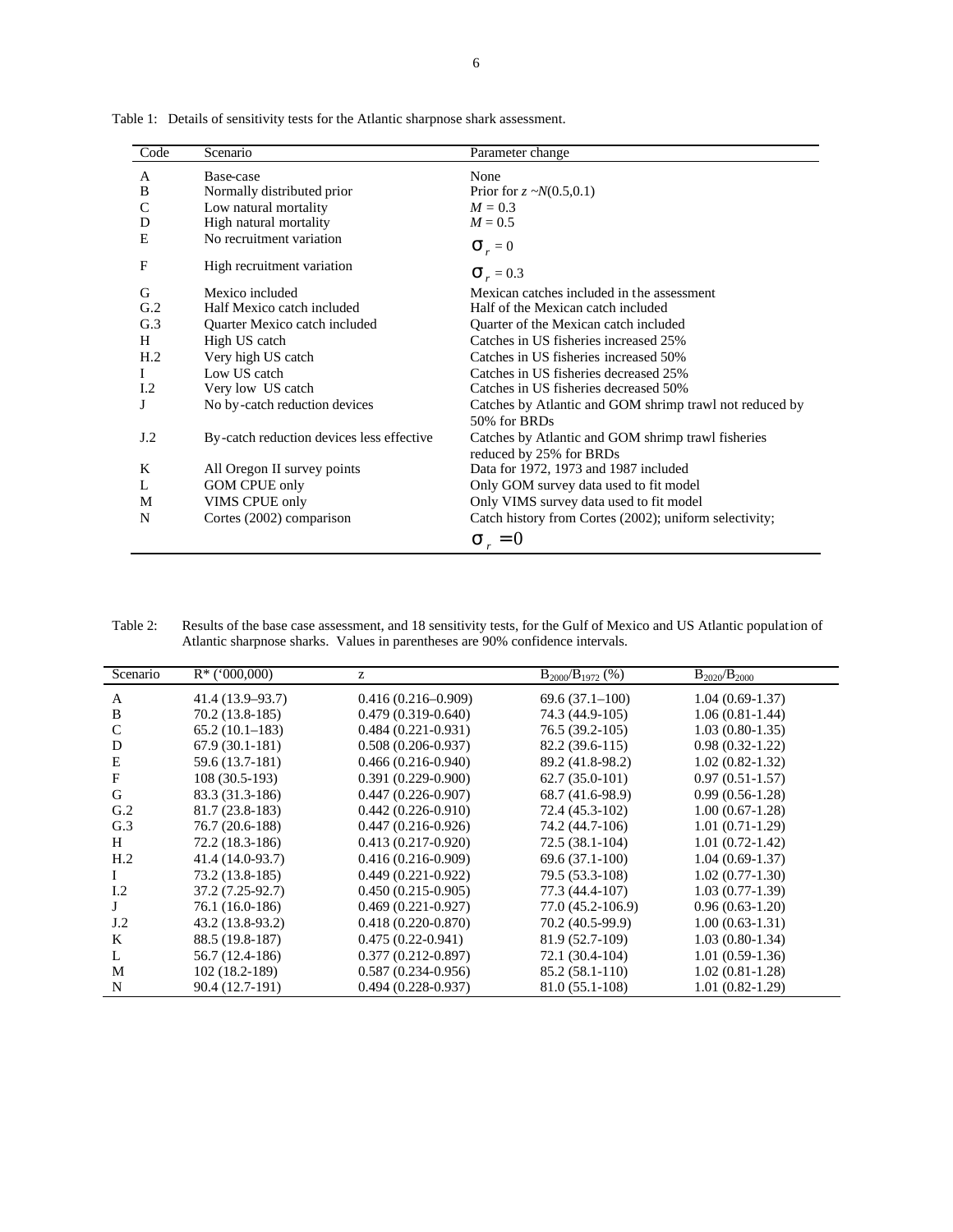

Fig. 1. Estimated catches of Atlantic sharpnose sharks since 1972. Drift gillnet fishery, short dashes; Atlantic shrimp trawl fishery, long dashes; shark longline fishery, dots; Gulf of Mexico shrimp trawl fishery, solid line; recreational fishery, dashes and single dots; Mexican inshore fisheries in the Gulf of Mexico, dashes and double dots.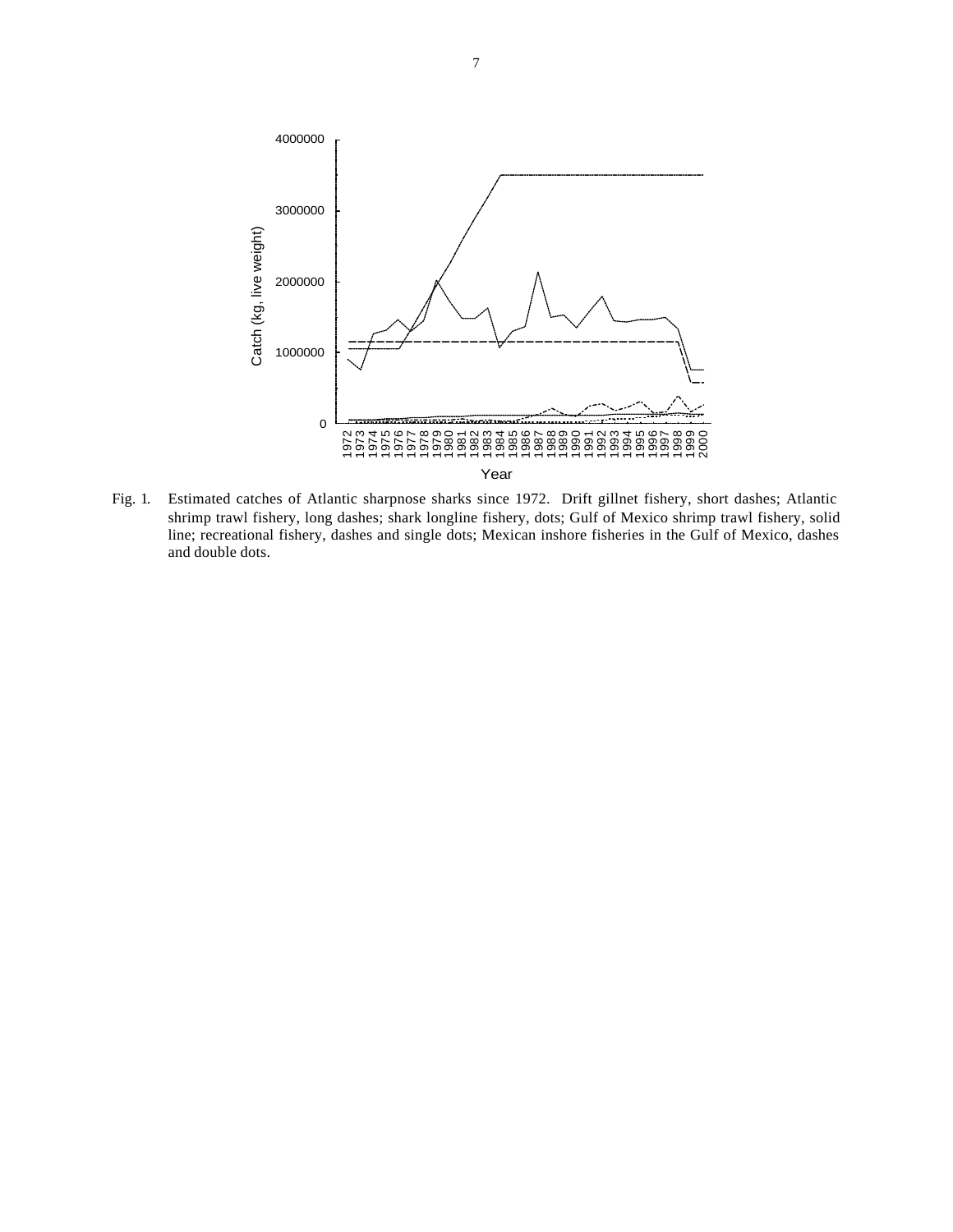

Fig. 2. Standardized catch rates for (a) the Oregon II groundfish survey and (b) the Virginia Institute of Marine Science shark longline survey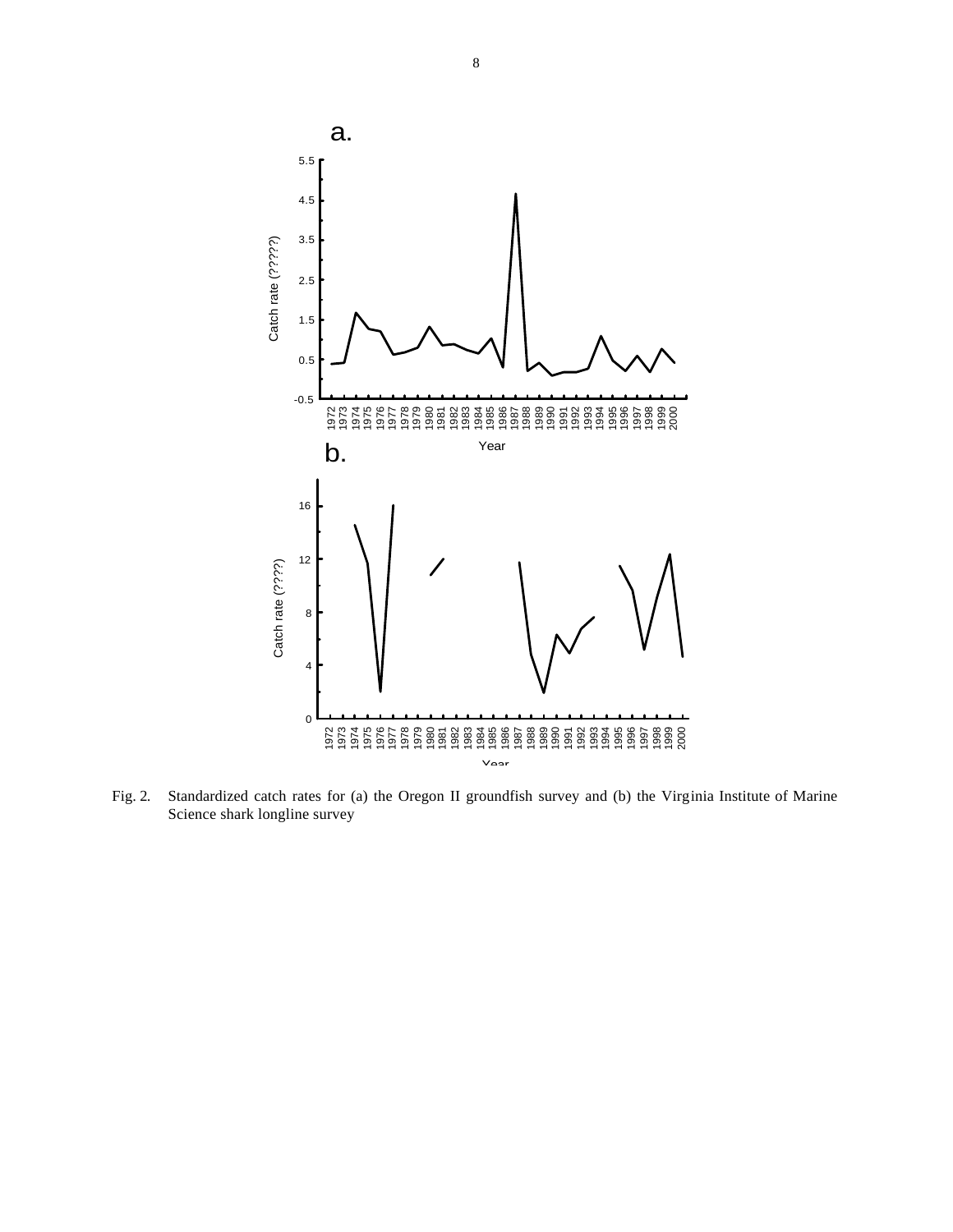

Fig. 3. Biomass depletion estimates of Atlantic sharpnose sharks in the Gulf of Mexico and Atlantic for three scenarios (base case, no recruitment variation and Mexican catches included) in the year 2000 (a, c, e) and biomass trend (b, d, f) 1972 - 2000. Dashed lines in a, c and e are post-model-pre-data distributions; solid lines in a, c and e are posterior distributions; dashed lines in b, d and f are 90% confidence intervals; solid lines in b, d and f are median values.